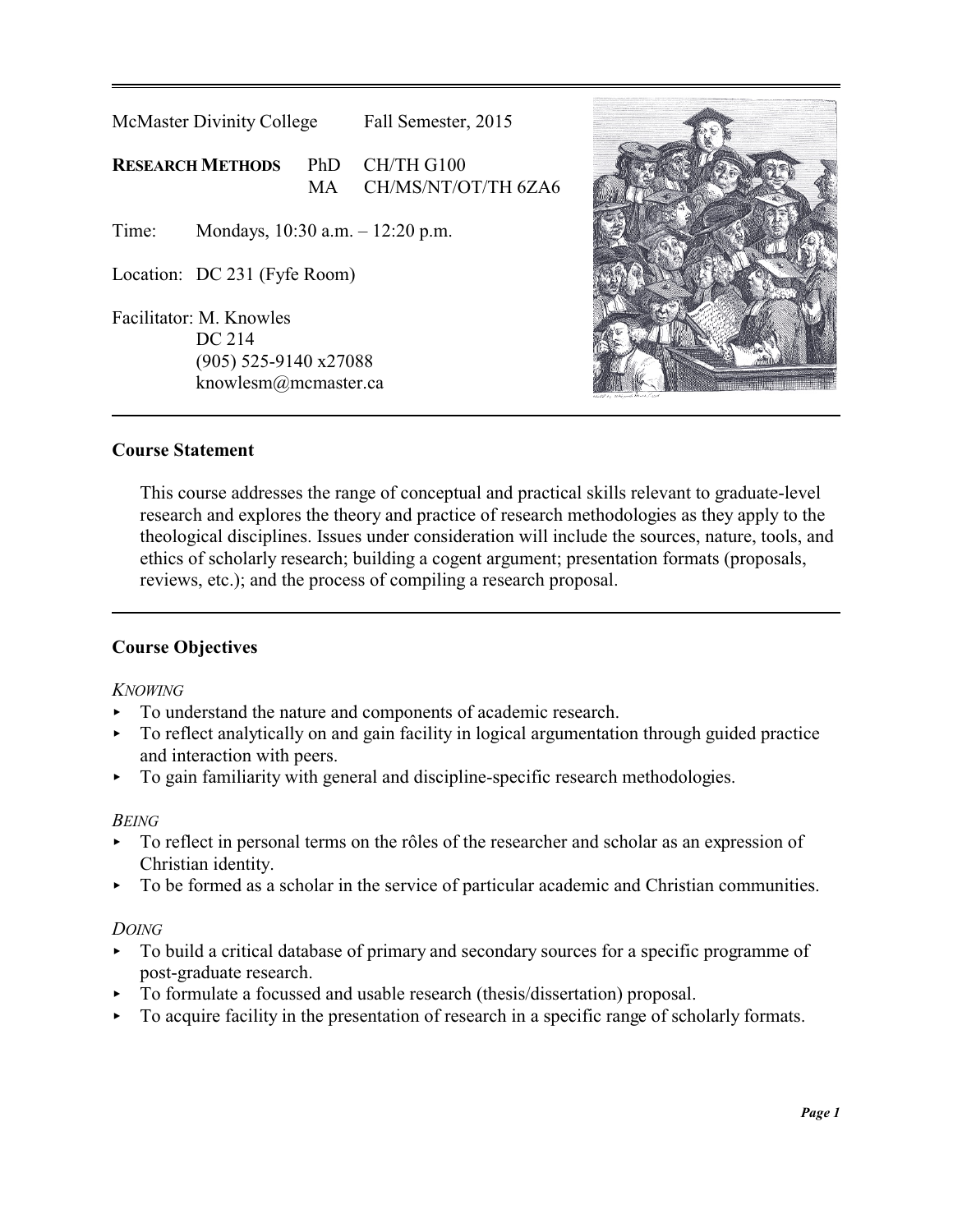# **Lecture/Seminar Outline and Schedule**

|                                                  | 1. Introduction to Research |                                                                                                                                          |              |  |
|--------------------------------------------------|-----------------------------|------------------------------------------------------------------------------------------------------------------------------------------|--------------|--|
|                                                  | a.                          | The Components of Research<br>The Road Ahead: How Do We Get There from Here?<br>i.<br>Formulating a Valid Research Question<br>ii.       | September 14 |  |
|                                                  |                             | 2. Identifying and Analysing Resources                                                                                                   |              |  |
|                                                  | a.                          | Library resources and Tour (Rick Stapleton; Mills Memorial Library)                                                                      | September 21 |  |
|                                                  |                             | b. Evaluating Source Materials: Bibliographies, Annotations, and Book Reviews<br>Draft Resource List due                                 | September 28 |  |
|                                                  |                             | 3. Philosophy of Method: Research and Christian Faith<br><b>Annotated Bibliography due</b>                                               | October 5    |  |
|                                                  |                             | Reading Week (no class)                                                                                                                  | October 12   |  |
| 4. Field-Specific Hermeneutics and Methodologies |                             |                                                                                                                                          |              |  |
|                                                  | a.                          | Text- and Language-based Research (Mark Boda & Chris Land)<br><b>Book Review due</b>                                                     | October 19   |  |
|                                                  | $\mathbf{b}$ .              | God, History, and Doctrine: Researching Theology and History (Gord Heath & Steve<br>Studebaker)<br>Summary of Biblical Methodologies due | October 26   |  |
|                                                  |                             | c. Critical Methods in Ministry Studies (Michael Knowles & Phil Zylla)<br>Summary of Historical/Theological Methodologies due            | November 2   |  |
| 5. Building a Coherent Argument                  |                             |                                                                                                                                          |              |  |
|                                                  | a.                          | Reasoning, Logic, and Argumentation<br>Summary of Ministry Studies Methodologies due                                                     | November 9   |  |
|                                                  |                             | b. Research Exercises                                                                                                                    | November 16  |  |
| 6.                                               |                             | Writing                                                                                                                                  |              |  |
|                                                  | a.                          | Learning to Write Well: Grammar and Syntax                                                                                               | November 23  |  |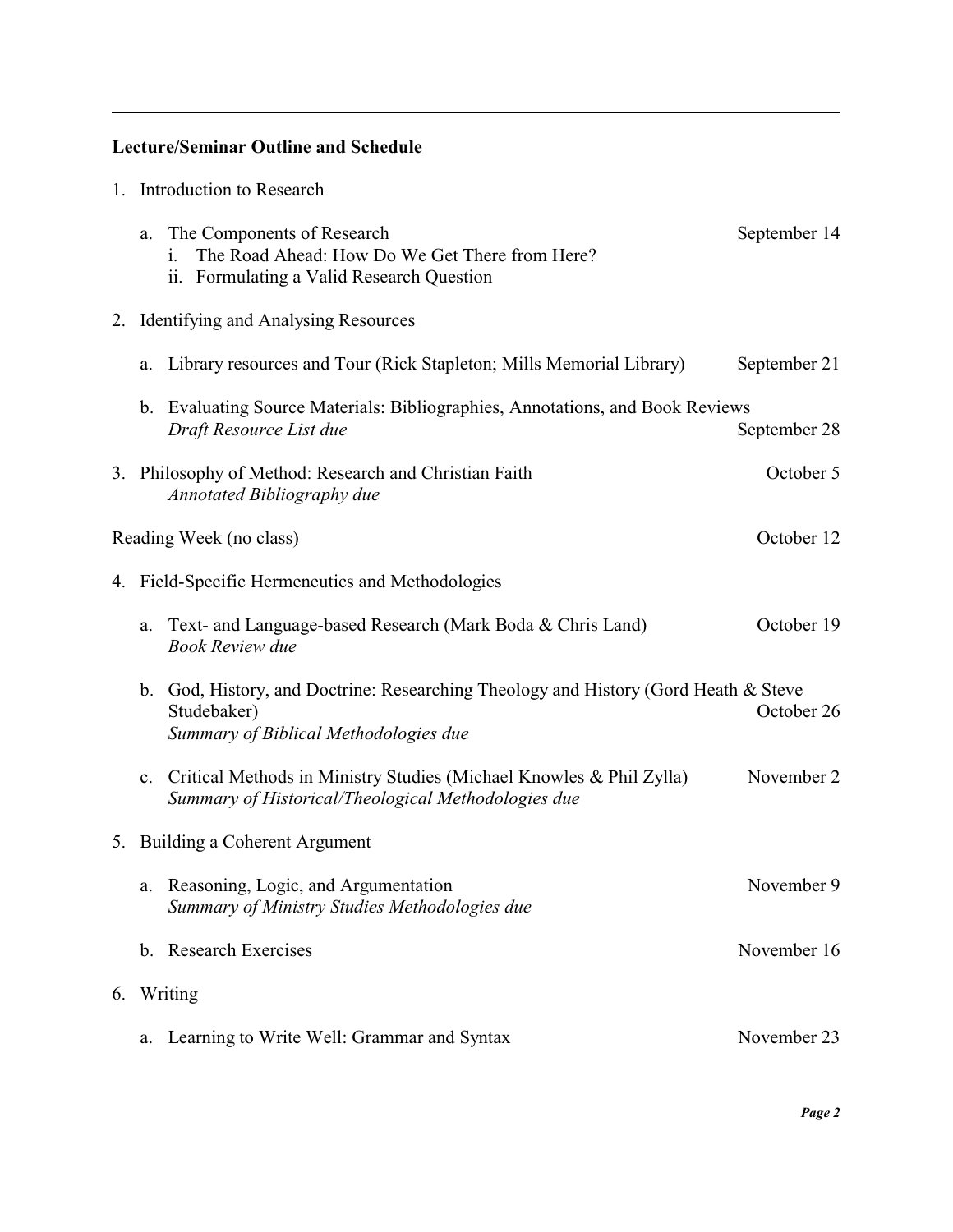| b. Style, Editing, and Proper Documentation (Style Guide)                                         | November 30 |  |
|---------------------------------------------------------------------------------------------------|-------------|--|
| c. Plagiarism and Academic Integrity                                                              | December 7  |  |
| d. Joan Bolker, Writing Your Dissertation in Fifteen Minutes a Day<br>Draft Research Proposal Due |             |  |
| Last day of classes/last day for submission of late assignments                                   | December 12 |  |

### **Course Texts and Resources**

#### *All students:*

Adler, Mortimer J., and Charles Van Doren. *How to Read a Book. Revised and Updated Edition.* New York: Simon and Schuster, 1972. MILLS Reserve PN 83 .A43 1972

Bolker, Joan. *Writing Your Dissertation in Fifteen Minutes a Day: A Guide to Starting, Revising, and Finishing Your Doctoral Thesis.* New York: Henry Holt, 1998.

MILLS Reserve LB 2369 .B57 1998

Heath, Gordon L. *Doing Church History: A User-Friendly Introduction to Researching the History of Christianity*. Toronto: Clements, 2008. MILLS Reserve BR 138 .H38 2008

#### *Biblical Studies only:*

Knight, Douglas. *Methods of Biblical Interpretation*. Nashville: Abingdon, 2004. MILLS Reserve: BS 476 .M355 2004

#### *Theology only:*

Allen, Paul L. *Theological Method: A Guide for the Perplexed*. London: Continuum; New York: T & T Clark, 2012. MILLS e-book (online)

#### *Ministry Studies only:*

Swinton, John, and Harriet Mowat. Practical Theology and Qualitative Research, 2<sup>nd</sup> ed. London: SCM, 2015.

All texts (including Knight, *Methods of Biblical Interpretation*, which is otherwise out of print) are available for purchase from the College Bookstore (Room 145) and/or

| E-mail: books@readon.ca |
|-------------------------|
| http://www.readon.ca    |
| Tel: (416) 620-2934     |
| FAX: (416) 234-8840     |
|                         |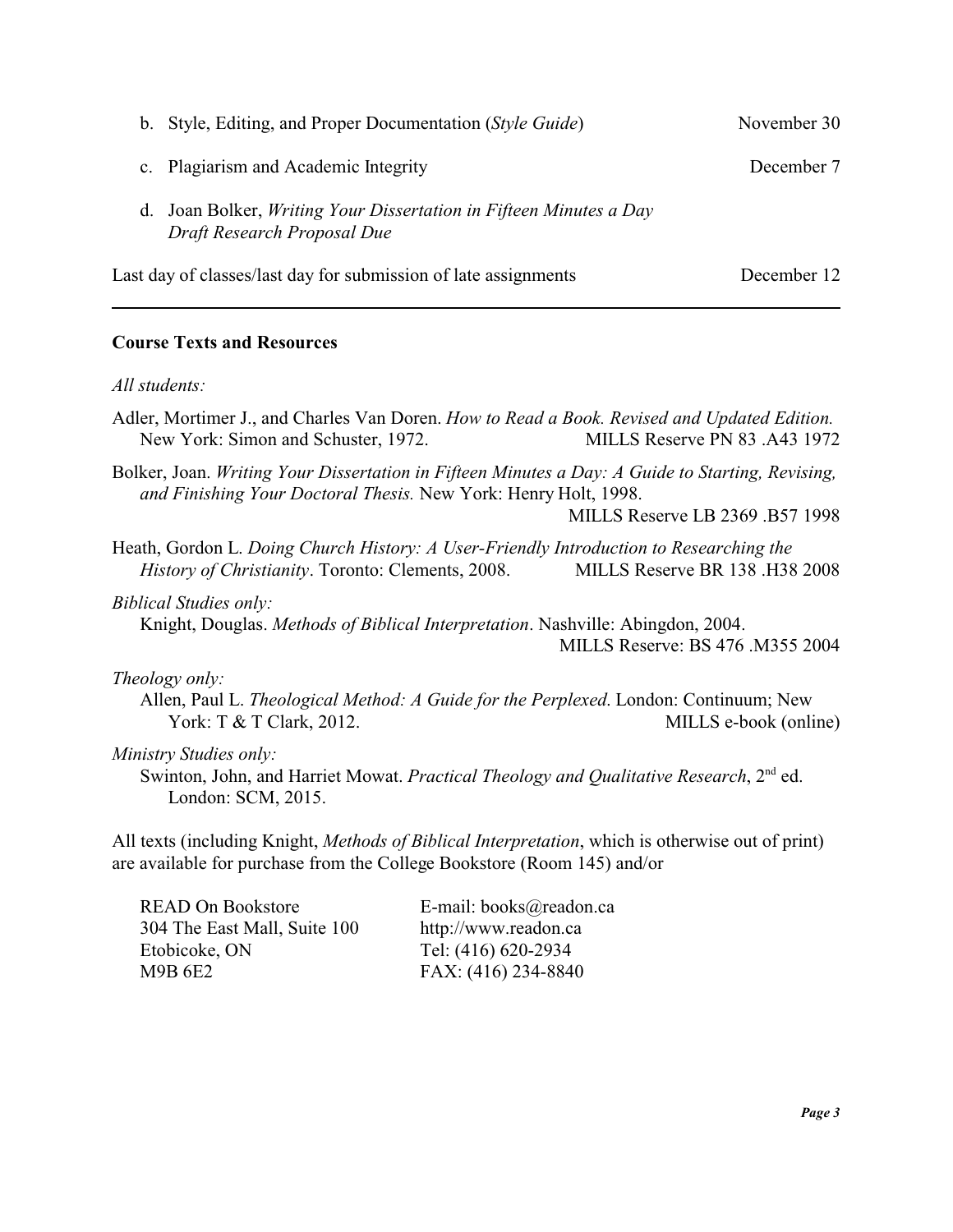Supplementary Resources available at Mills Library:

- Axelrod, Bradley N., and James Wendell. *Dissertation Solutions: A Concise Guide to Planning, Implementing, and Surviving the Dissertation Process*. Lanham, MD: Rowan and Littlefield, 2012. MILLS e-book (online)
- Bolich, Gregory G. *The Christian Scholar: An Introduction to Theological Research.* Lanham, MD: University Press of America, 1986. MILLS Reserve BR 118 .B558 1986
- Thomas, R. Murray, and Dale L. Brubaker. *Theses and Dissertations: A Guide to Planning, Research and Writing.* Westport, CT: Bergin and Garvey, 2000.

MILLS Reserve LB 2369 .T458 2000

### **Assignments**

This course is designed to assist the student in developing the skills require to undertake research in a specific field of interest. To that end, the assignments are structured to help students develop a workable thesis or dissertation proposal in the student's area of research interest.

### 1. *Draft Resource List*

Following the Library resources lecture (September 21), identify at least one resource from each of the following ten categories:

- i. Biographical source
- ii. Electronic database
- iii. Encyclopaedia entry
- iv. Inter-Library loan (ILL) item
- v. Articles (print + online)
	- (1) Theoretical
- (2) Applicational
- (3) Literature survey
- vi. Monographs
	- (1) Standard critical work
	- (2) History of discussion
	- (3) Primary source book

For each item, provide a properly formatted bibliographic entry, following the *McMaster Divinity College Style Guide* (https://www.mcmasterdivinity.ca/sites/default/files/documents/ mdc\_styleguide.pdf).

| Length: $\pm 500$ words | Due: September 28 | Percentage: 10% |
|-------------------------|-------------------|-----------------|
|-------------------------|-------------------|-----------------|

### 2. *Annotated Bibliography*

The goal of this assignment is to initiate the process of assembling a database of resources for one's chosen area of research. Expanding on the previous assignment, students will provide an initial bibliography of ten books and ten peer-reviewed articles relevant to their particular research projects. For each item, provide bibliographic data in standard academic format, followed by a brief description and evaluation of the argument, together with an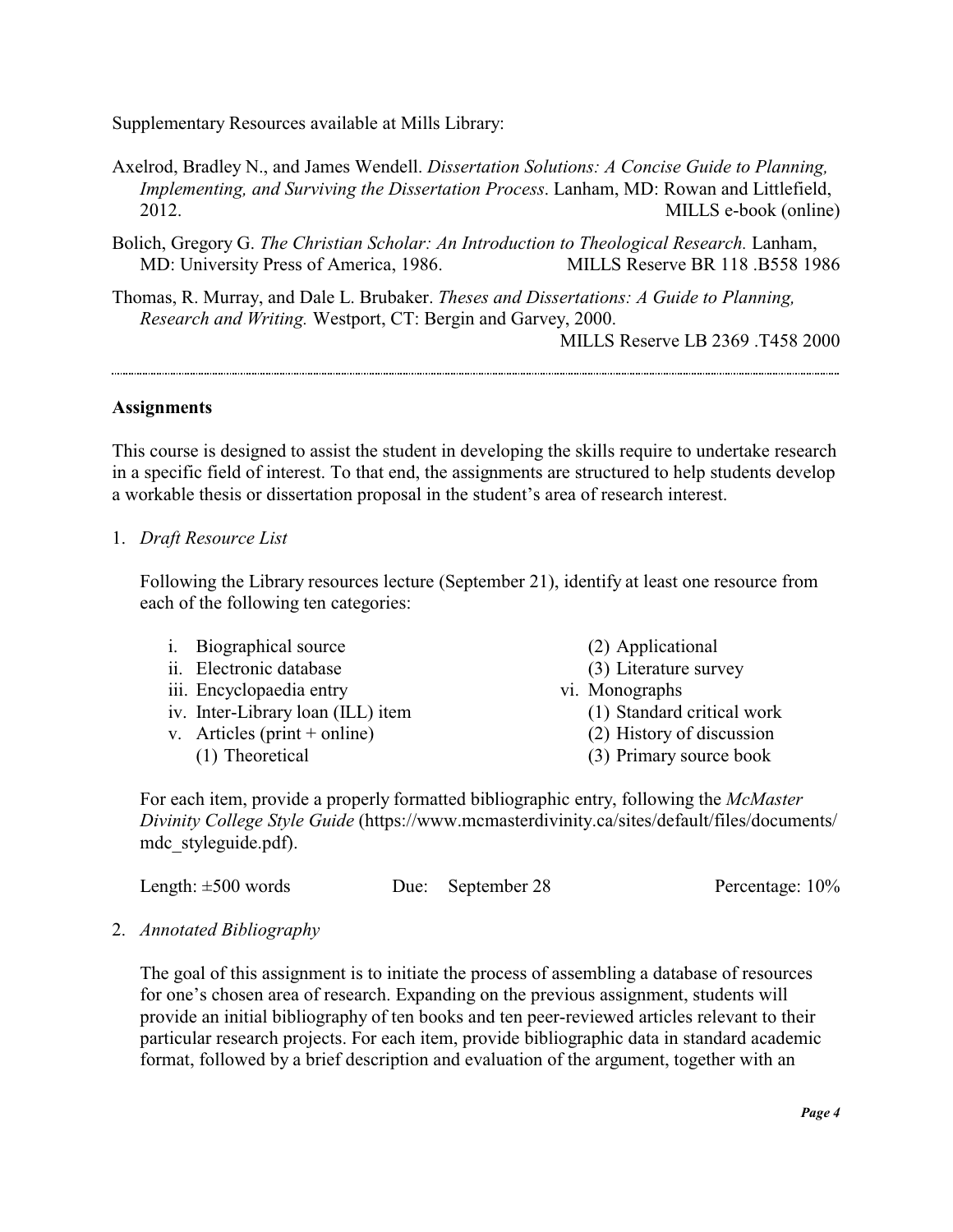assessment of its relevance for your own research  $(\pm 100$  words per entry, not including bibliographic data).

| Length: | $\pm 2000$ words | Due: October 8 | Percentage: 20% |
|---------|------------------|----------------|-----------------|
|         |                  |                |                 |

3. *Book Review* 

Prepared as though for publication, the review will describe the content of a recent book in the student's field of research, relate the argument to the current state of scholarly discussion, and assess its contribution to that debate.

| Length: $1,500$ words | Due: October 19 | Percentage: 15% |
|-----------------------|-----------------|-----------------|
|                       |                 |                 |

4. *Summary of Research Methodology*

Faculty guest lecturers will offer a series of basic introductions to methodological issues in their respective fields (i.e. Biblical; Historical/Theological, Ministry Studies). On the basis of one such introduction (and citing any additional resources identified by the lecturer), summarize the critical methodological issues in your academic discipline, with special reference and application to your particular area of research interest.

| Length: | $1,500$ words |  | Due: October 26 (Biblical)          | Percentage: 15% |
|---------|---------------|--|-------------------------------------|-----------------|
|         |               |  | November 2 (Historical/Theological) |                 |
|         |               |  | November 9 (Ministry Studies)       |                 |

### 5. *Draft Research Proposal*

Following instructions provided in the relevant guidelines (i.e. MA or PhD), each student will compile a draft thesis or dissertation proposal that includes the following standard elements:

- i. Description of the topic and its importance, including a clear thesis statement;
- ii. Research methodology/model/framework;
- iii. Outline/structure of the dissertation;
- iv. Work plan/timeline [may be omitted];
- v. Preliminary bibliography

As a "work-in-progress," the proposal will identify any difficulties that have been encountered or questions that remain unanswered, as well as explaining the anticipated relevance of this research for the church, academy, and society. This assignment will be graded on the logic and clarity of the proposed programme of research, the degree to which it demonstrates a clear understanding of field-specific methodologies, and its integration with existing knowledge. Each student must discuss the proposal with their supervisor prior to completion, indicating the scope and impact of those discussions in the submitted draft.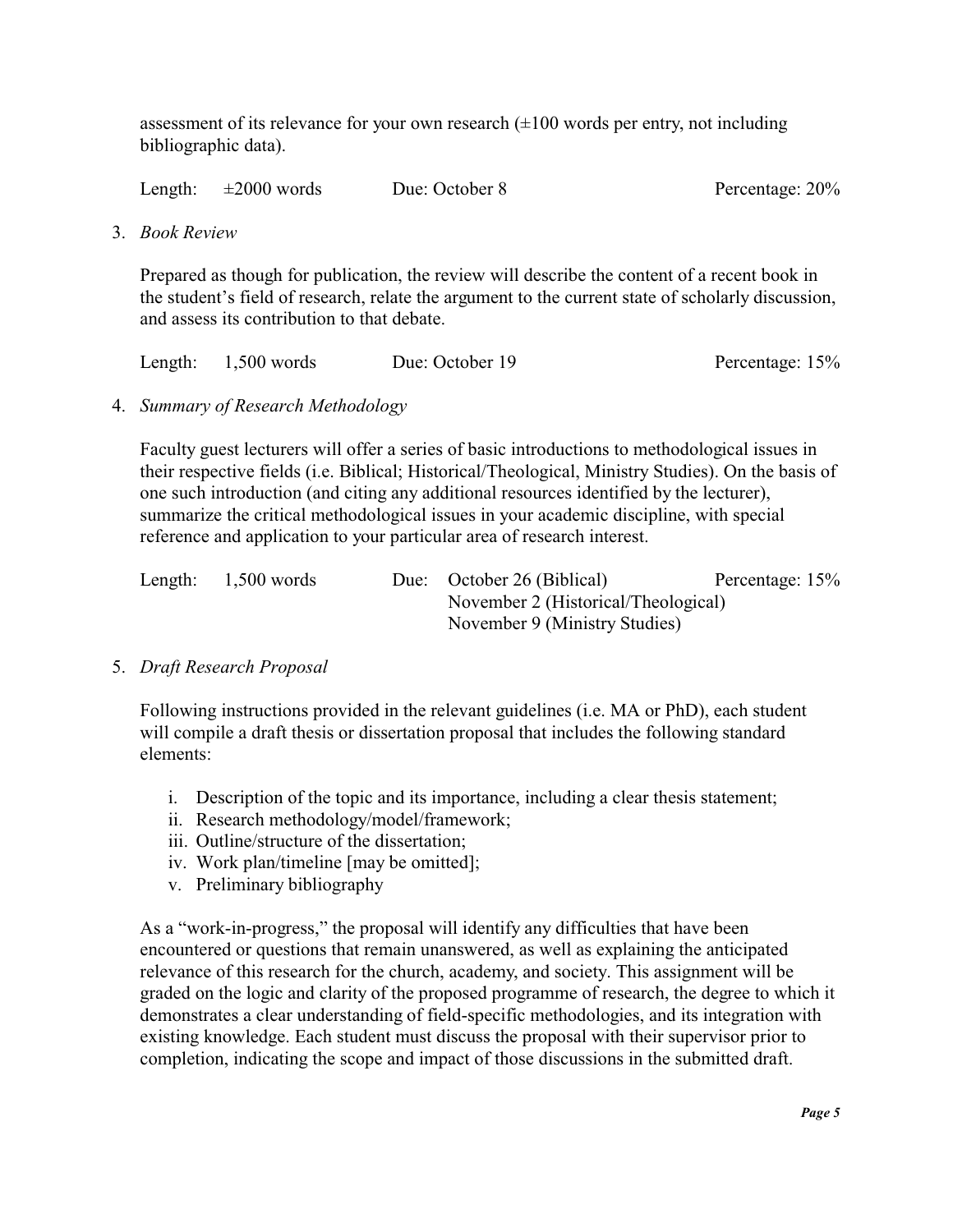#### **Academic Honesty**

Academic dishonesty is a serious offence that may take any number of forms, including plagiarism, the submission of work that is not one's own or for which previous credit has been obtained, and/or unauthorized collaboration with other students. Academic dishonesty can result in severe consequences, e.g., failure of the assignment, failure of the course, a notation on one's academic transcript, and/or suspension or expulsion from the College. Students are responsible for understanding what constitutes academic dishonesty. Please refer to the Divinity College Statement on Academic Honesty: http://www.mcmasterdivinity.ca/ programs/rules-regulations.

#### **Gender Inclusive Language**

McMaster Divinity College uses inclusive language for human beings in worship services, student written materials, and all of its publications. In reference to biblical texts, the integrity of the original expressions and the names of God should be respected. The NRSV and TNIV are examples of the use of inclusive language for human beings. It is expected that inclusive language will be used in chapel services and all MDC assignments.

#### **Style**

All stylistic considerations (including but not limited to questions of formatting, footnotes, and bibliographic references) must conform to the McMaster Divinity College Style Guidelines for Essays and Theses: https://www.mcmasterdivinity.ca/sites/default/files/ documents/mdc\_styleguide.pdf. To assist with prose composition, students are encouraged to make use of grammarly.com, which is funded by the university, along with the Writing Support Services provided by McMaster's Student Success Centre (http://studentsuccess. mcmaster.ca/students/academic-skills/ writing-support-services.html). Lack of conformity to the appropriate format will result in grade reductions. See also "CRITERIA FOR GRADING OF WRITTEN ASSIGNMENTS," below.

#### **Cell Phone/Computer Policy**

Students are to refrain from conducting cell phone conversations while class is in session. Should you need to maintain contact with family members and/or your church or ministry, please turn off the ringer so as to avoid disturbing others; upon receipt of an urgent call, you may discretely excuse yourself from the classroom. The same policy applies to all computergenerated sound schemes, pagers, or other electronic annunciation systems.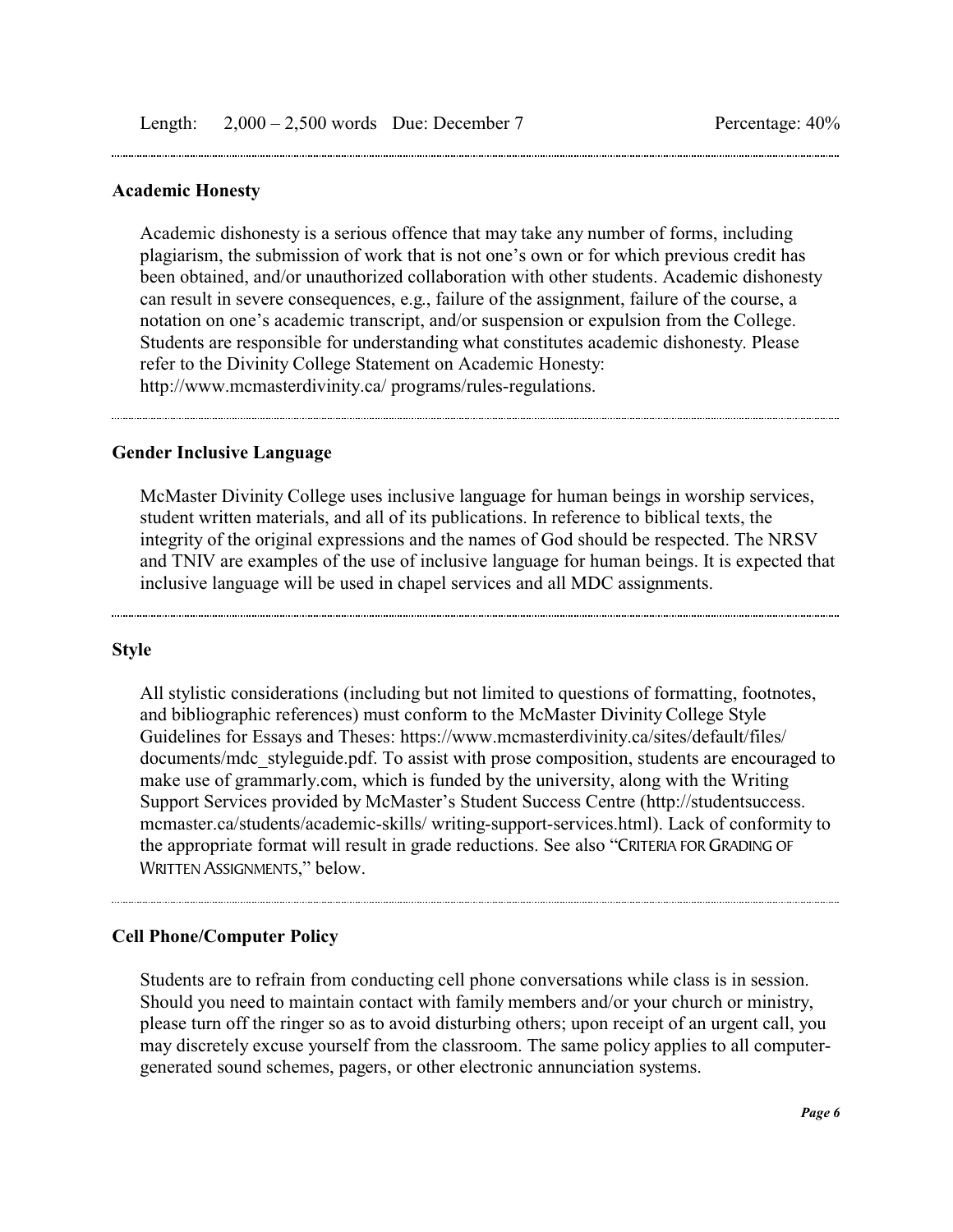### **Deadlines and Late Submission Penalty**

Assignments are due in class at 10:30 a.m. on the due date, after which they will be considered late and penalized 1% per calendar day. The final date for submission of all course assignments is December 12. Assignments received after this date will not be accepted for grading or credit.

Once classes have concluded, graded assignments will be available for retrieval from the Student Records Office (Room 210) for 30 days after the end of the semester (calculated as the day on which grades are due), following which they will be discarded.

#### Disclaimer:

This syllabus is the property of the instructor and is prepared with currently available information. The instructor reserves the right to make revisions up to and including the first day of class.